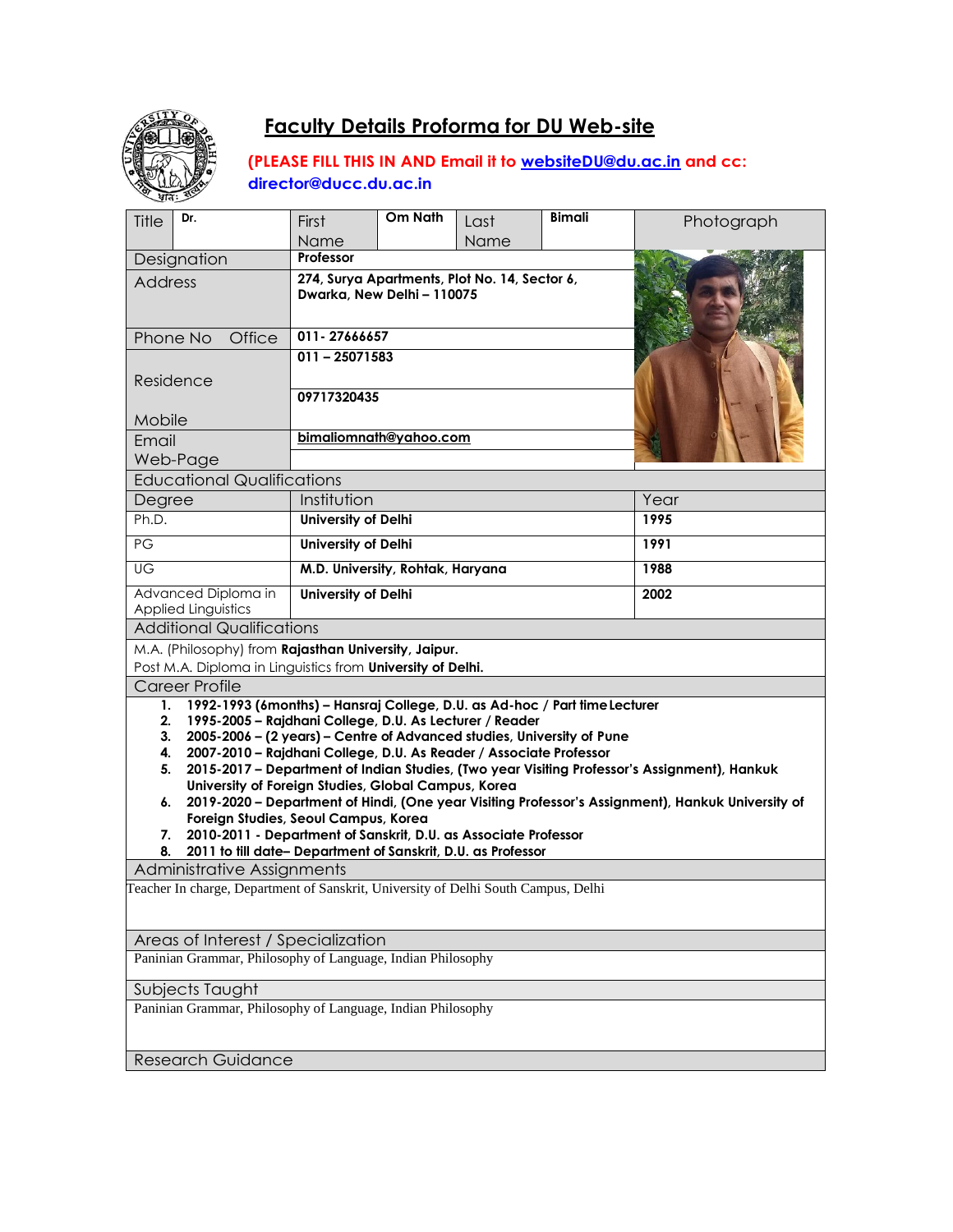*List against each head (If applicable)*

- *1. Supervision of awardedDoctoral Thesis* **- 15 (Fifteen)**
	-
- *2. Supervision ofDoctoral Thesis, under progress* **- 06 (Six)**
- *3. Supervision ofawarded M.Phil dissertations* **- 12 (Twelve)**

## **FULL TIME TEACHING EXPIRIENCE**

TOTAL TEACHING EXPEREINCE : 26 YEARS PG TEACHING EXPEREINCE : 21 YEARS UG TEACHING EXPEREINCE : 20 YEARS

COURSES TAUGHT : B.A. Programme, M.A., M.Phil, Ph.D.

#### Publications Profile (In Last one year)

Bimali Om Nath*, Nature of Self: A Critique on the Vedantic Metaphysics of Diversity and Unity as Reflected in the Bhashyarkaprakasha of Ram Ray Kavi, a 20th Century Sub-commentary on Bhagavadgita,* Great Transition in Humanities*, Ed. Chanwahn Kim. Hansang Kim ISBN 979-11- 5556-190-4-93800 This work was supported by the National Research Foundation of Korea Grant funded by the Korean Government (NRF-2017SIA6A3A02079749*

### Conference Organization/ Presentations (in the last three years)

*List against each head(If applicable)*

#### **Recent Talks** :

- 1. Delivered a lecture on 'पातञ्जल योगसूत्र: संरचना एवं वववेच्य' at the Department of Sanskrit, Rajdhani College, Delhi University, Delhi on 21<sup>st</sup> June 2021.
- 2. Delivered a lecture on 'वचत्त, समावि, योग एवं आत्मसाक्षात्कार: पातञ्जल योगदर्शन की

के न्द्रीय अविारणाएँ' at the Department of Sanskrit, P.G.D.A.V. College, Delhi University, Delhi on 15<sup>th</sup> April 2021.

- 3. Delivered a lecture on 'भारतीय जीवन दृवि: समकालीन पररप्रेक्ष्य' at the Department of Sanskrit, Rajdhani College, Delhi University, Delhi on 6<sup>th</sup> March 2021.
- 4. A talk delivered on 'Sankhya and Yoga as samanatantra philosophical systems ' in Bhartiya Vidya Bhawan ,New Delhi on 24th October 2020.
- 5. Delivered a lecture on 'समास' at the Department of Sanskrit, Himachal Pradesh Central University, Himachal during August 06 to 10, 2020.
- 6. Delivered a lecture on 'सामवेदीय ब्राह्मणेषुवववविज्ञान-ववज्ञानम्' at the International Webinar conducted in the collaboration of Uttar Pradesh Sanskrit Sansthan and Gurukul

Prabhat Ashram on 31<sup>st</sup> July 2020.

7. Delivered a lecture on `षष्ठीववभवि' at the Web-Workshop conducted by Sanskrit